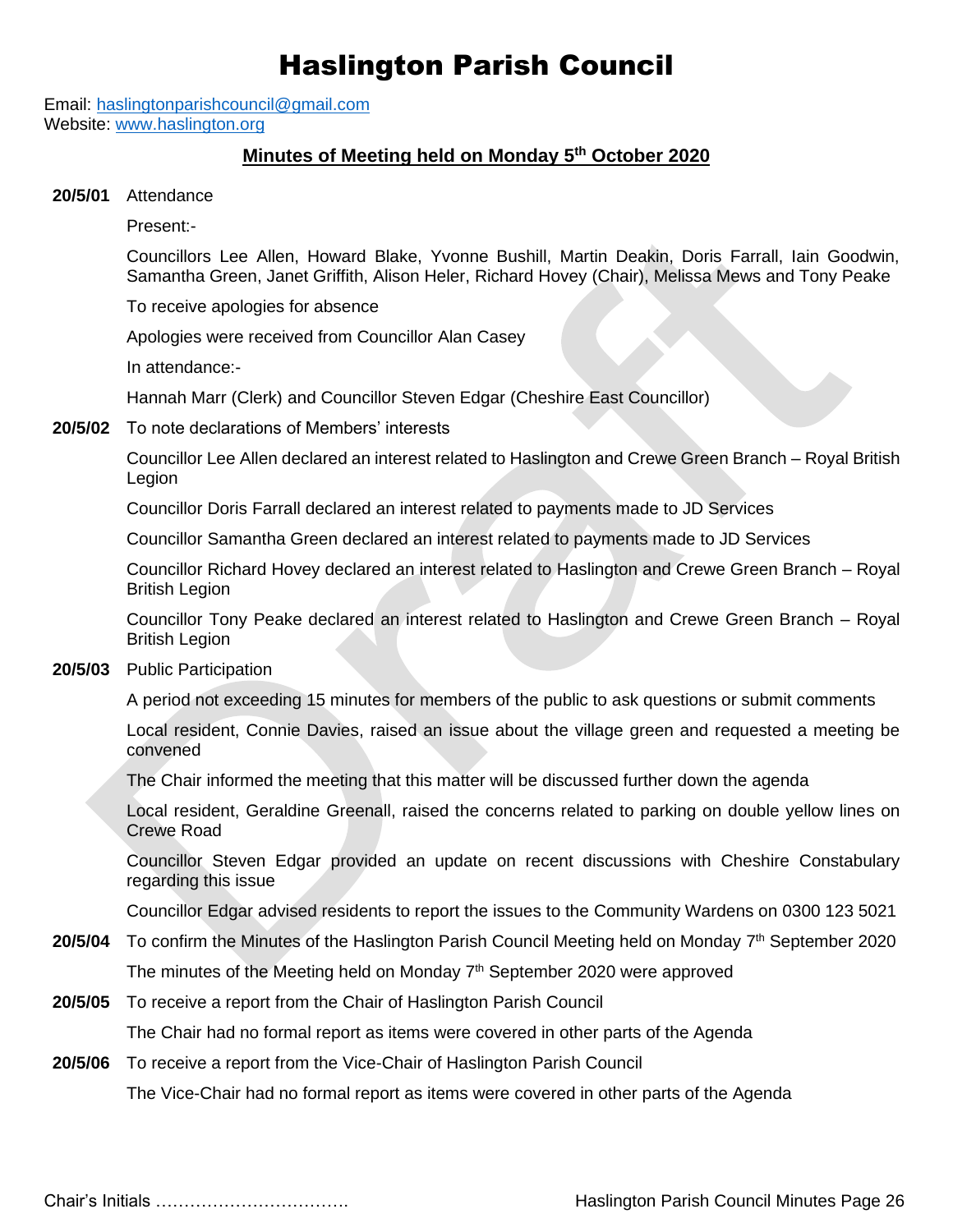**20/5/07** To receive a report from the Cheshire East Councillors covering the Haslington Parish

Councillor Steven Edgar advised:-

- Reported issues had been investigated and gave an update to members. The matters can be referred to the Community Wardens by calling 0300 123 5021
- The Hollybush site is now secure
- The Skate Park gate repairs have been reported
- An update on Phase 3 of the Winterley development was provided
- The street lights on the main road at Winterley Pool are not working and have been reported for repair
- There are also delays with the United Utilities works on Shelburne Avenue
- **20/5/08** To note the year to date financial position of the Council to the value shown in the Income and Expenditure Report
	- Net Amount: £23,249.32
	- Gross Amount: 24,053.77

Members noted the financial position of the Council

**20/5/09** To approve the payment for invoices and funding request received between 1<sup>st</sup> September 2020 and 30th September 2020

Members *resolved* to approve the payments totalling:-

- Net Amount: £7,670,15
- Gross Amount: £7,776.64
- **20/5/10** To consider matters related to opening an account with the Public Sector Deposit Fund facilitated by CCLA to manage the Councils Reserves

Members *resolved* to open an account with the Public Sector Deposit Fund and that a minimum of £50,000 will deposited

**20/5/11** To consider matters related to creating Direct Debits for set purposes

Members *resolved* that Direct Debits can be established

**20/5/12** To consider matters related to Internal and External Audit

The Clerk updated Members that External Audit has not yet been completed

- **20/5/13** To consider matters related to the approval and implementation of revised Council Polices which include:
	- a) Standing Orders
	- b) Financial Regulations
	- c) Councillor Code of Conduct
	- d) Grants and Donations Policy
	- e) Reserves Policy
	- f) Member Officer Protocol
	- g) Data and Retention Policy
	- h) Publication Scheme
	- i) Customer Care Policy and Complaints Code

Members *resolved* to adopt the above Policies and that should any amendments be needed they will be returned to Council for formal approval

**20/5/14** To consider matters related to Remembrance Sunday 2020

Councillor Tony Peake updated Members on the current plans for Remembrance Sunday 2020 and shared the Risk Assessment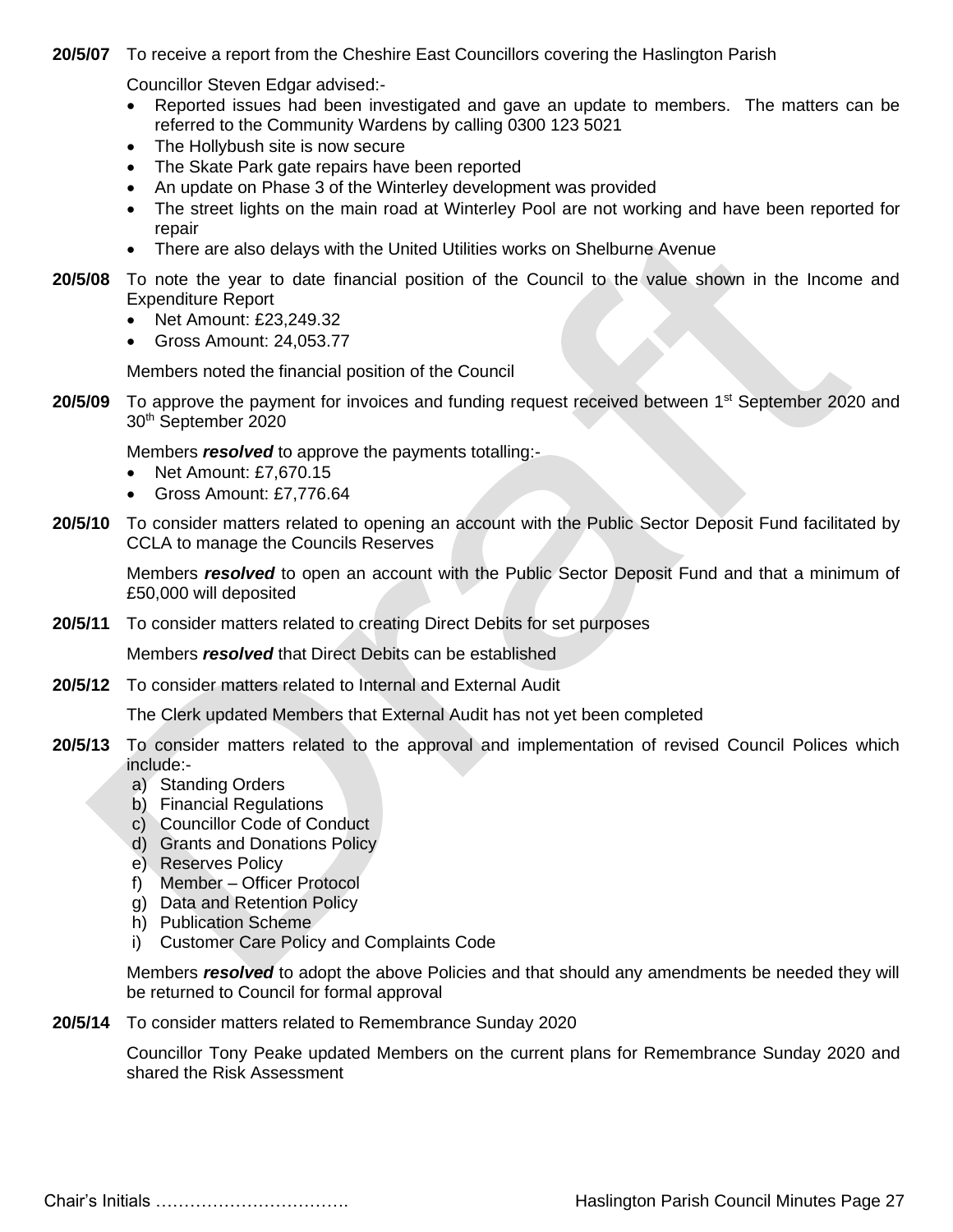**20/5/15** To consider matters related to fencing on the Village Green

The Chair provided an update regarding members on the fencing on the Village Green

The Clerk is still seeking further tenders for the project which will be presented at a future meeting

Following the request made from a resident during public speaking for a meeting, the Chair proposed that Councillors and Residents meet to discuss the Village Green

There was no support from other members so no resolution was made

**20/5/16** To consider matters related to the Haslington Neighbourhood Plan

The Chair updated Members and will provide a report for a future meeting of Council

**20/5/17** To consider matters related to Planning Applications

The Chair updated Members on recent planning applications

It was *resolved* that the Council would not to comment on Whitehall Lodge application on Alsager not to comment

It was *resolved* that the Chair would submit a comment relating to the development of 148 houses near Crewe Green Roundabout

The Chair referred to a submission from the Clinical Commissioning Group (CCG) requesting Section 106 to support local GP surgeries in light of all of the new developments in the Parish

**20/5/18** To consider matters related to a speed safety project on Fields Road

Members *resolved* to approve that funds of up to £100 are allocated to the project

**20/5/19** To consider matters related to Winterley Ward

Councillor Blake provided an update on the hard work local residents have made to the community speed watch scheme

Councillor Blake further advised that the speed guns had been returned

Councillor Blake has carried out a review of benches in the Parish which will be distributed to Members in due course

**20/5/20** To consider matters related to Oakhanger Ward

Councillor Bushill provided an update regarding her discussion relating to bus stops in the Ward

**20/5/21** To consider matters related to Haslington Village Ward

A request was made that 20mph speed limits around local schools and that Councillor Edgar is approached for guidance on the matter

Councillor Goodwin provided an update following discussions with Cheshire Constabulary

Councillor Allen raised a longstanding issue that the road surface of Clay Lane in the section which meets up to Kent's Green Lane is full of pot holes across the full width of the road and poses a significant to all cyclists, pedestrians and all road users. Councillor Edgar will discuss this matter in more detail and raise the issue with appropriate agencies

Councillor Farrall requested that arrangements be made to purchase a Christmas Tree for the Village

It was *resolved* that the Clerk will seek quotes and will provide an update to Council in due course

**20/5/22** To consider matters related to urgent business needed to be carried out by Haslington Parish Council in the interest and benefit of those who live or operate within the parish boundary

No urgent matters of business were needed to be considered